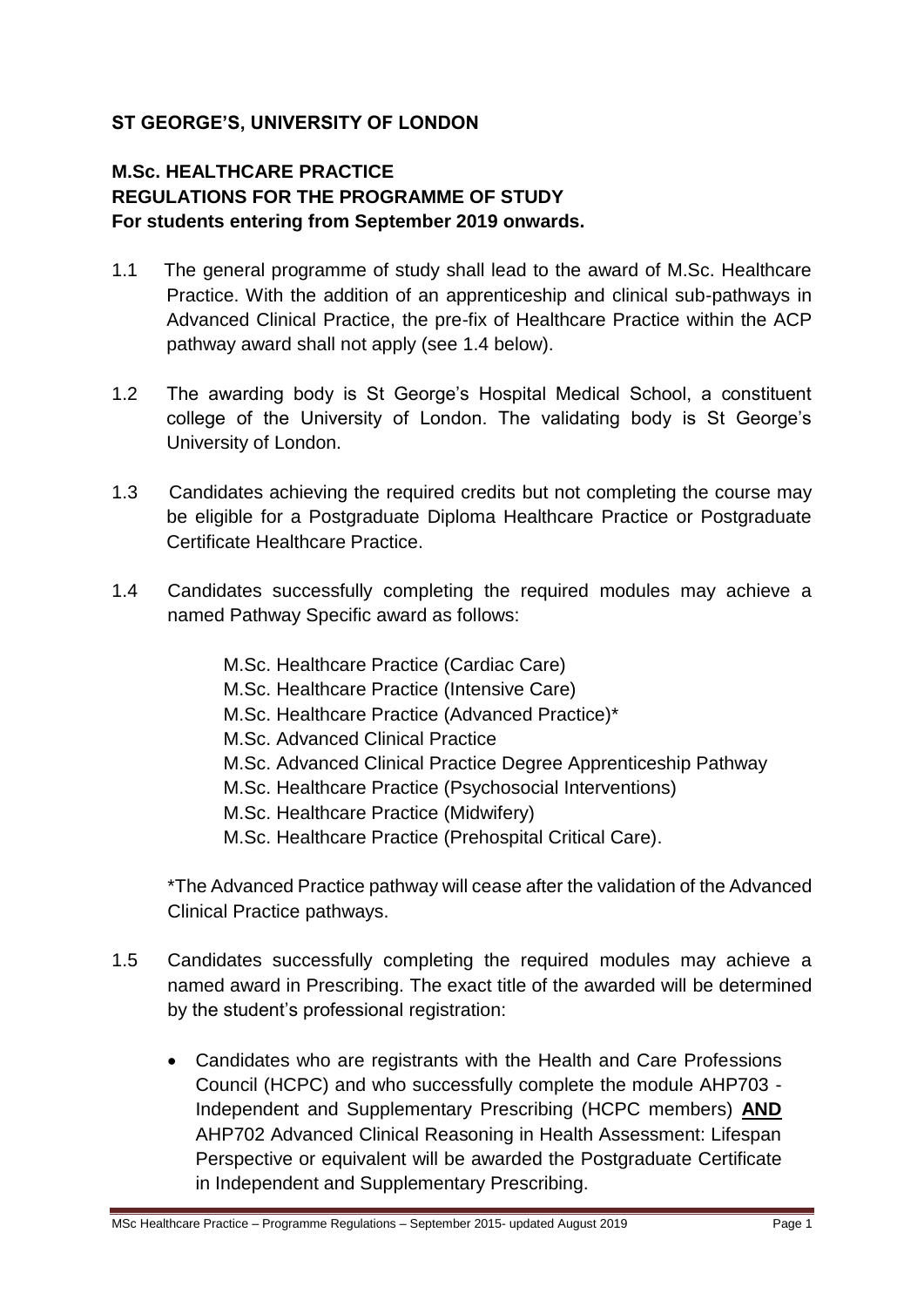• Candidates who are registrants with the Nursing and Midwifery Council (NMC) and who successfully complete the module AHP701 – Independent/ Supplementary Prescribing for Nurses and Midwives (V300) **AND** AHP702 Advanced Clinical Reasoning in Health Assessment: Lifespan Perspective or equivalent will be awarded a Postgraduate Certificate in Independent/ Supplementary Prescribing for Nurses and Midwives (V300).

# **2.0 COURSE MANAGEMENT**

- 2.1 The M.Sc. Healthcare Practice Course Committee is responsible for the programme of study. Quality monitoring of the programme is the responsibility of the Taught Postgraduate Courses Committee (TPCC) and the Faculty of Health, Social Care and Education Quality Committee (FQC).
- 2.2 The Course Committee will be chaired by the Course Director. Membership will include the Chair of the Board of Examiners and at least five other staff with an interest in the course. A student representative from each year of the course will be nominated by the students and entitled to attend sessions of unreserved business. The Course Committee will meet at least once a term. Minutes will be forwarded to TPCC and FQC.

# **3.0 ENTRY REQUIREMENTS**

# 3.1 Standard programme entry requirements:

Applicants will be required to meet all of the following criteria:

- normally hold a recognised health-related professional qualification and current professional registration:
- hold an Honours degree (2:ii) or above from a UK or Republic of Ireland university. An equivalent Honours degree qualification from an approved institution of higher education outside the UK and Republic of Ireland will be accepted. Advice on equivalence of overseas awards will be obtained from the National Recognition and Information Centre for the UK (NARIC);
- normally have a minimum of one year's post-qualifying practice experience. Module specific practice related requirements and additional entry criteria will apply to some modules and these will be indicated in the module outlines.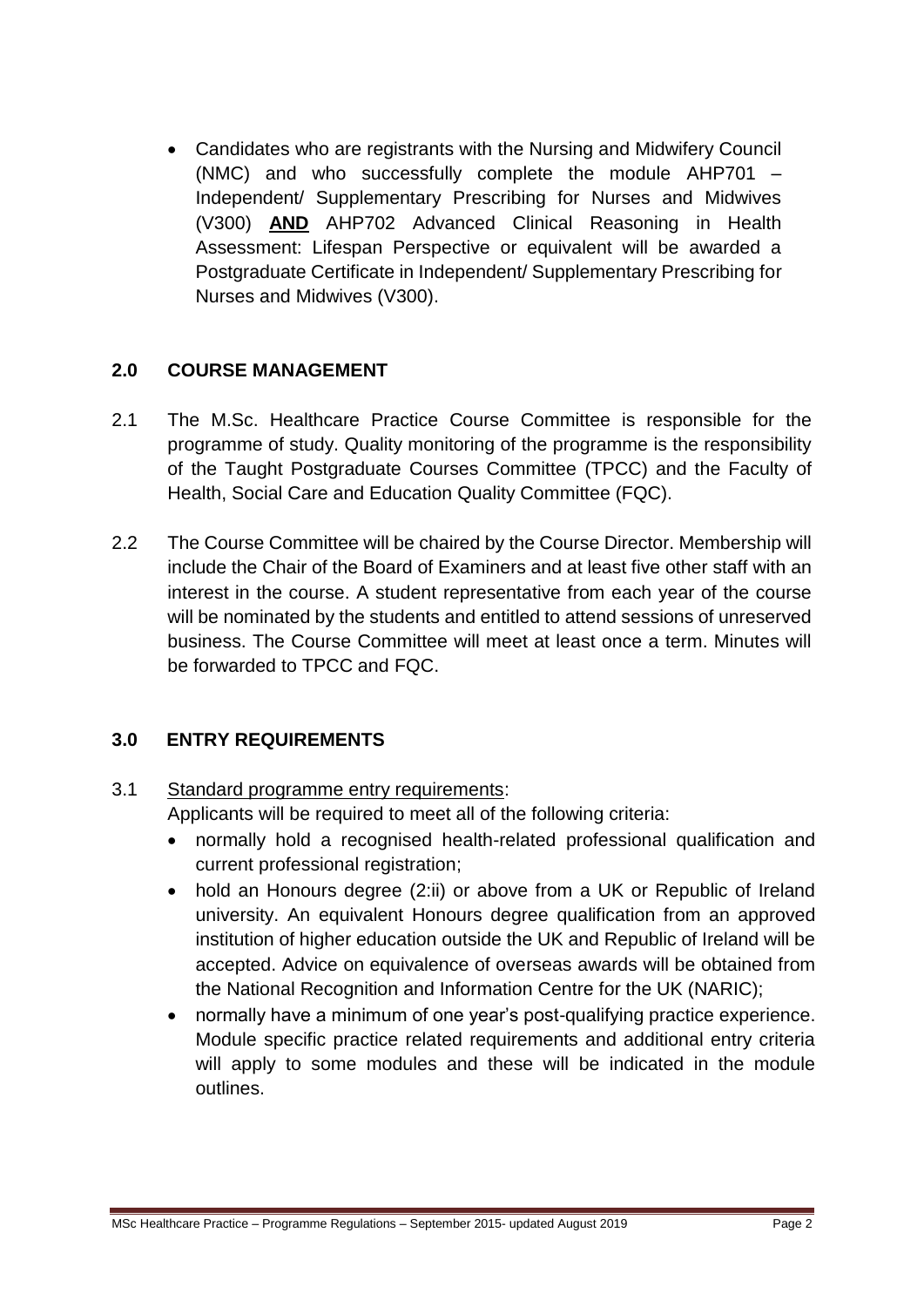### 3.2. Non-standard programme entry

Applications will be considered from non-standard applicants who can demonstrate the following certificated learning:

• a Dip.H.E. from a UK or Republic of Ireland university or equivalent qualification from an approved institution of higher education outside the UK and Republic of Ireland;

**and** one of the following completed within the last five years:

- successful completion of a standalone module at level M **or**
- a minimum of 30 credits from standalone modules at level 6, at or above grade B (60%).

The professional portfolio, interview and/or entrance test may be used as evidence of aptitude for M level study in borderline cases.

# 3.3 Advanced Practice and Advanced Clinical Practice pathways

Applicants for the Advanced Practice and Advanced Clinical Practice(ACP) pathways will be required to meet all the following additional requirements:

- a minimum of two years full-time clinical experience (or the equivalent in part-time hours) in health or social care employment in a relevant clinical service area to ACP or the specified sub-pathway they wish to follow; module specific requirements and entry criteria will apply to some modules and these will be indicated in the module outlines;
- be employed in a senior role (normally Agenda for Change Band 6 or 7);
- demonstrate they are working in a practice setting which enables the achievement of the advanced clinical practice outcomes relating to the National HEE multi-professional ACP Standards or ACP Apprenticeship Standards;
- evidence of employer support for practitioner development to the level of ACP.

Applicants for the apprenticeship route will need to meet all the apprenticeship entry requirements (as outlined in separate ACP validation documents).

#### 3.4 Midwifery pathway

Applicants for the Midwifery pathway will be required to meet the following additional requirement:

• be a registered practising midwife with the NMC.

International applicants must hold a current midwifery registration with the relevant professional statutory body in their own country.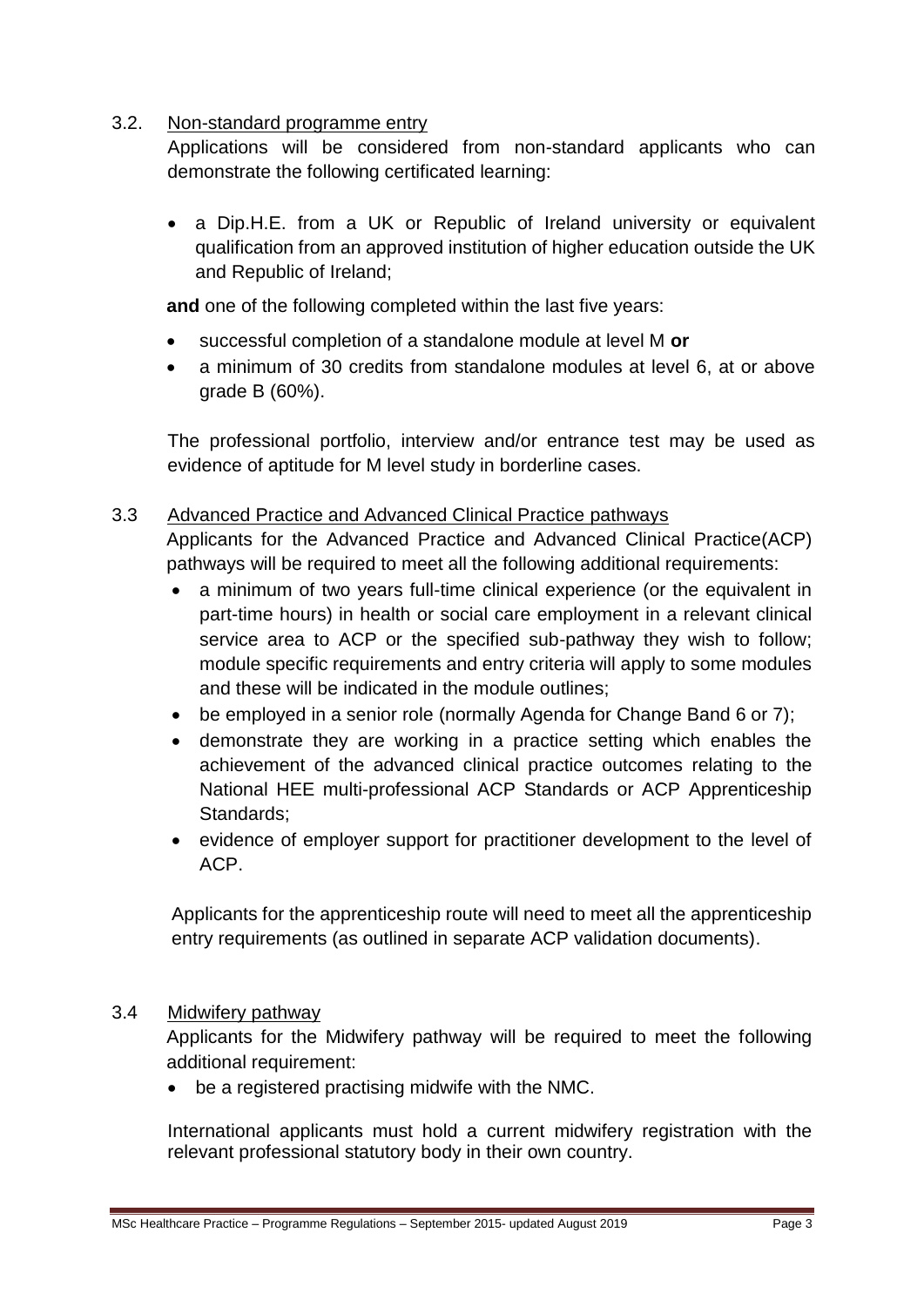# 3.5 Free-standing module applicants (associate students)

Applicants for individual modules will have

- a minimum of 30 credits at level 6, at B grade or above (60%);
- normally completed a minimum of 12 months full-time (or equivalent) postqualifying practice experience.

Associate students who successfully complete a free-standing L7 module from the programme and who meet the non-standard entry requirements listed in 3.2 above may request to transfer to an award within the MSc/PgDip/PgCert\ Healthcare Practice framework. Transfer requests will be assessed and approved by the Course Director or their nominated deputy.

- 3.6 Free-standing applicants for the Advanced Practice module or Advanced Clinical Practice modules must meet the additional criteria in 3.3.
- 3.7 Applicants will usually need to demonstrate that they have support from their managers and will be required to identify a named practice supervisor/assessor appropriate to their chosen pathway and/or module choices.
- 3.8 Graduates and qualified health or social care practitioners from overseas may be considered for the full-time Generic and Midwifery pathways, subject to the availability of appropriate modules. Prior to the start of each recruitment cycle the course director will confirm whether the course will be open to international recruitment.

# 3.9 Admissions

The Course Committee shall agree, and from time to time prescribe changes to, the admissions policy. The Course Director is responsible for determining who is eligible for admission to the programme within this policy.

# 3.10 Exemptions

- 3.10.1 Candidates for admission may offer RPL in the form of free-standing credit or interim postgraduate awards up to the credit values specified below:
	- 120 credits of the 180 credits required for the M.Sc. (of which 30 may be at level 6) as RPL;
	- 75 credits of the 120 credits required for the Postgraduate Diploma (of which 30 may be at level 6) as RPL;
	- 30 credits of the 60 credits required for the Postgraduate Certificate (of which 15 may be at level 6) as RPL.
- 3.10.2 Free-standing credits achieved through certificated (accredited) prior learning will be considered, provided that these have been awarded within the five years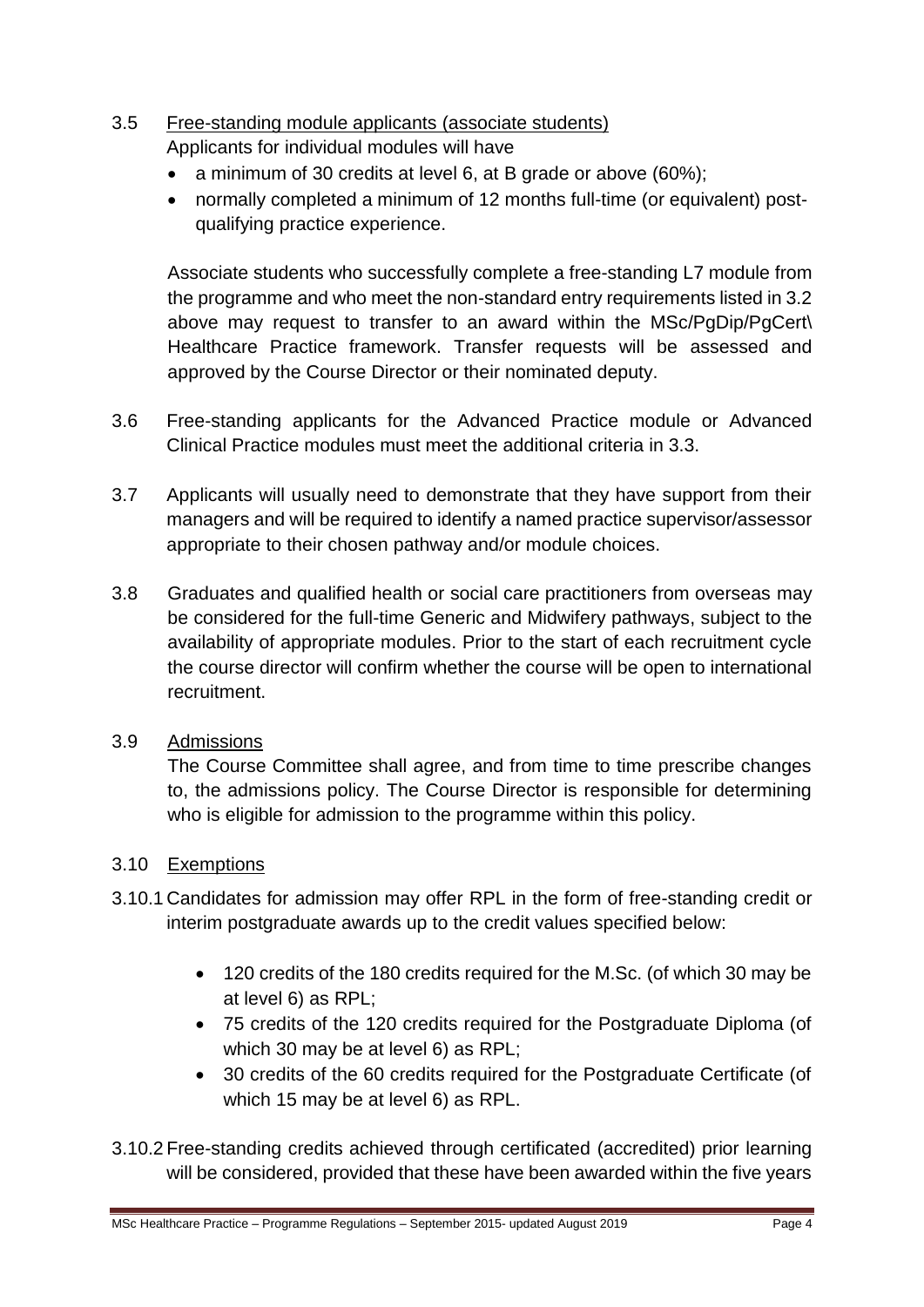preceding the date of registration for the MSc Healthcare Practice award. Where interim awards are presented as RPL (e.g. PG Cert/ PG Dip) applicants will be required to demonstrate through their CV that they have maintained the currency of the award being presented through relevant practice related experience.

- 3.10.3 RPL may be offered in place of specialist compulsory modules within the above allowances where a candidate has previously taken and passed a similar module at level 6 or 7. Exceptionally, and at the discretion of the Course Director, RPL may be offered in place of the Research Methods module within the above allowances where a candidate has previously taken and passed a similar module at level 7 and where there is clear evidence of equivalence of content and learning outcomes.
- 3.10.4 The relevance of a postgraduate award presented as RPL will be verified and its suitability assessed in relation to the proposed route of study. Applicants will be required to demonstrate currency of the prior learning being presented.
- 3.10.5 RPEL

Candidates for admission who can demonstrate relevant learning obtained from past experience may be entitled to academic credit and exemption from one or more specified modules where a) the learning remains current and b) there is clear evidence of equivalence between the experiential learning gained and validated module learning outcomes at level M. Verification of experiential learning claims will normally be demonstrated through completion of a workbased learning module. Credit awarded for learning gained from experience will be limited to 15 credits.

# **4.0 PERIOD OF STUDY**

|                     | <b>Full-time</b> |                | <b>Part-time</b> |                |
|---------------------|------------------|----------------|------------------|----------------|
|                     | <b>Minimum</b>   | <b>Maximum</b> | <b>Minimum</b>   | <b>Maximum</b> |
|                     | time             | time           | time             | time           |
| M.Sc.               | 12 months        | 36 months      | 24 months        | 60 months      |
| <b>M.Sc. ACP</b>    | <b>NA</b>        | <b>NA</b>      | 36 months        | 60 months      |
| <b>ACP</b><br>M.Sc. | <b>NA</b>        | <b>NA</b>      | 36 months        | 60 months      |
| <b>Degree</b>       |                  |                |                  |                |
| Apprenticeship      |                  |                |                  |                |
| <b>Pathway</b>      |                  |                |                  |                |
| PG.Dip.             | 9 months         | 27 months      | 18 months        | 54 months      |
| PG.Cert.            | 6 months         | 18 months      | 12 months        | 36 months      |

4.1 The minimum and maximum periods of study are as follows: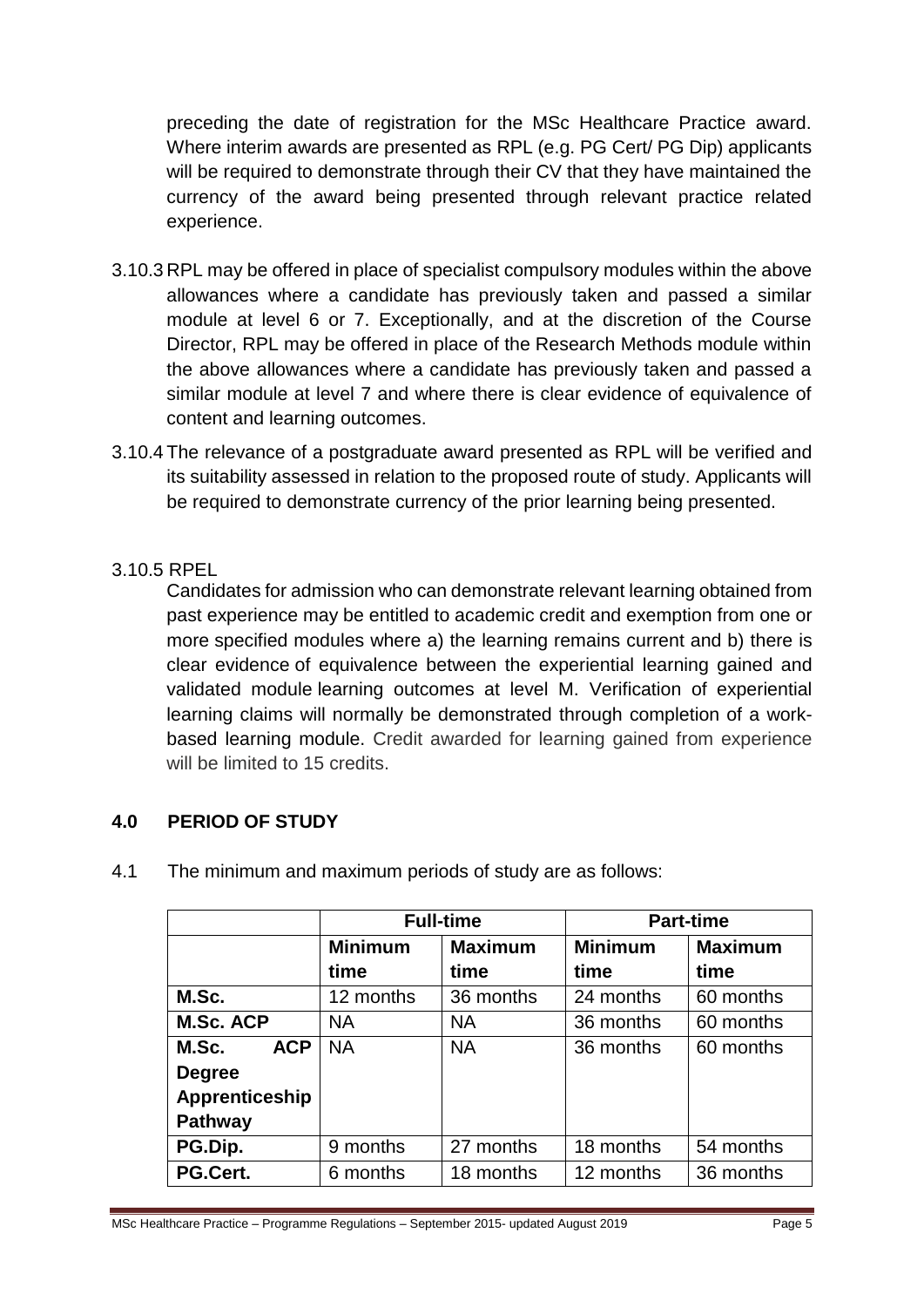- 4.2 A student who wishes to request an extension to the maximum period of study shall do so in accordance with the procedure prescribed by Senate (see 4.14 *General Regulations)*.
- 4.3 The periods of study for the M.Sc. ACP by degree apprenticeship pathway refers to the M.Sc. component of the off-the-job training for a full-time apprentice (minimum employment contract of 30 hours per week).
- 4.4 In circumstances where a student on the M.Sc. ACP degree apprenticeship pathway agrees an interruption of study with the employer and the university, the ESFA must be informed so that fees can be suspended until the apprentice resumes study for the M.Sc.
- 4.5 A degree apprentice who is unable to complete the apprenticeship but has gained 60 credits or 120 credits respectively, may be awarded PG.Cert HCP or a PG.Dip ACP at the discretion of the exam board.

# **5.0 COURSE STRUCTURE**

# 5.1 **Course Structure – Generic Route**

Candidates taking the generic M.Sc. Healthcare Practice route must successfully complete the following compulsory and option modules:

# **Core modules (75 credits)**

- Research Methods (15 credits)
- Research Project (60 credits).

# **Option modules (105 credits)**

Free choice of option modules to be chosen from those set out in the Student Handbook for the relevant years of study.

# 5.2 **Course Structure – Pathway Specific Awards**

Candidates wishing to achieve one of the pathway specific awards identified in 1.4 above are required to complete the prescribed core modules and option modules for the relevant award. RPL and level 6 allowances may be restricted as a result. The required modules will be specified in the Student Handbook and in the Scheme of Assessment.

5.3 The detailed arrangements for the course and overall course plan will be published each year in the Student Handbook. Detailed syllabuses for each module will be published in module handbooks.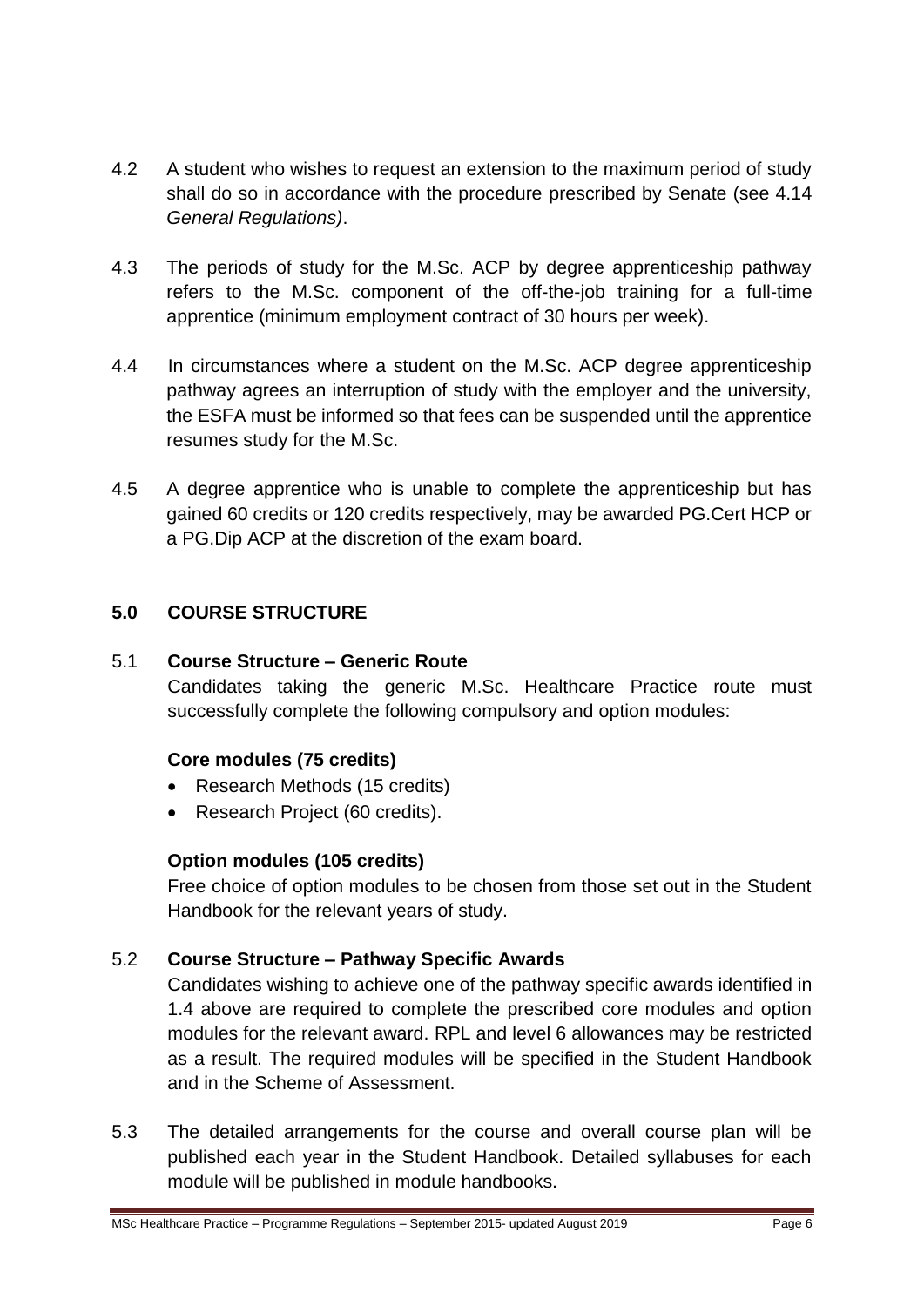# **6.0 ASSESSMENT**

- 6.1.1 The generic course assessment will be weighted as follows: taught module assessments 120 credits; research project 60 credits.
- 6.1.2 The ACP pathway and degree apprenticeship will be weighted as follows:

| ACP pathways:               |              |
|-----------------------------|--------------|
| taught module assessments   | 150 credits; |
| quality improvement project | 30 credits.  |
| ACP degree apprenticeship:  |              |
| taught module assessments   | 135 credits; |
| quality improvement project | 30 credits;  |
| end point assessment (EPA)  | 20 credits   |

- 6.2 A combination of course work assignments, examinations, portfolio and presentations are prescribed for the core and option modules and will be detailed in the relevant module handbook.
- 6.3 The generic course dissertation will take the form of a 12,000-15,000 word report on the research project conducted during the course. For students taking a pathway specific award, the research project topic will reflect the named pathway. Students on the ACP pathways will undertake the Evidencedinformed Quality Improvement in Advanced Practice project.
- 6.4 Generic criteria for marking academic and non-competency based assessments and for marking clinical competencies/ simulated practice assessments will be set out in the Student Handbook.
- 6.5 Candidates will be given a single final percentage mark for each module, taking into account the weightings of the elements prescribed.
- 6.5.1 The EPA modules will meet the requirements of the relevant apprenticeship standard.
- 6.6 The use of oral examinations may only be used to determine a borderline pass/fail grade on the research project.
- 6.7 The Course Committee shall agree, and from time to time make changes to, the Scheme of Assessment for the course.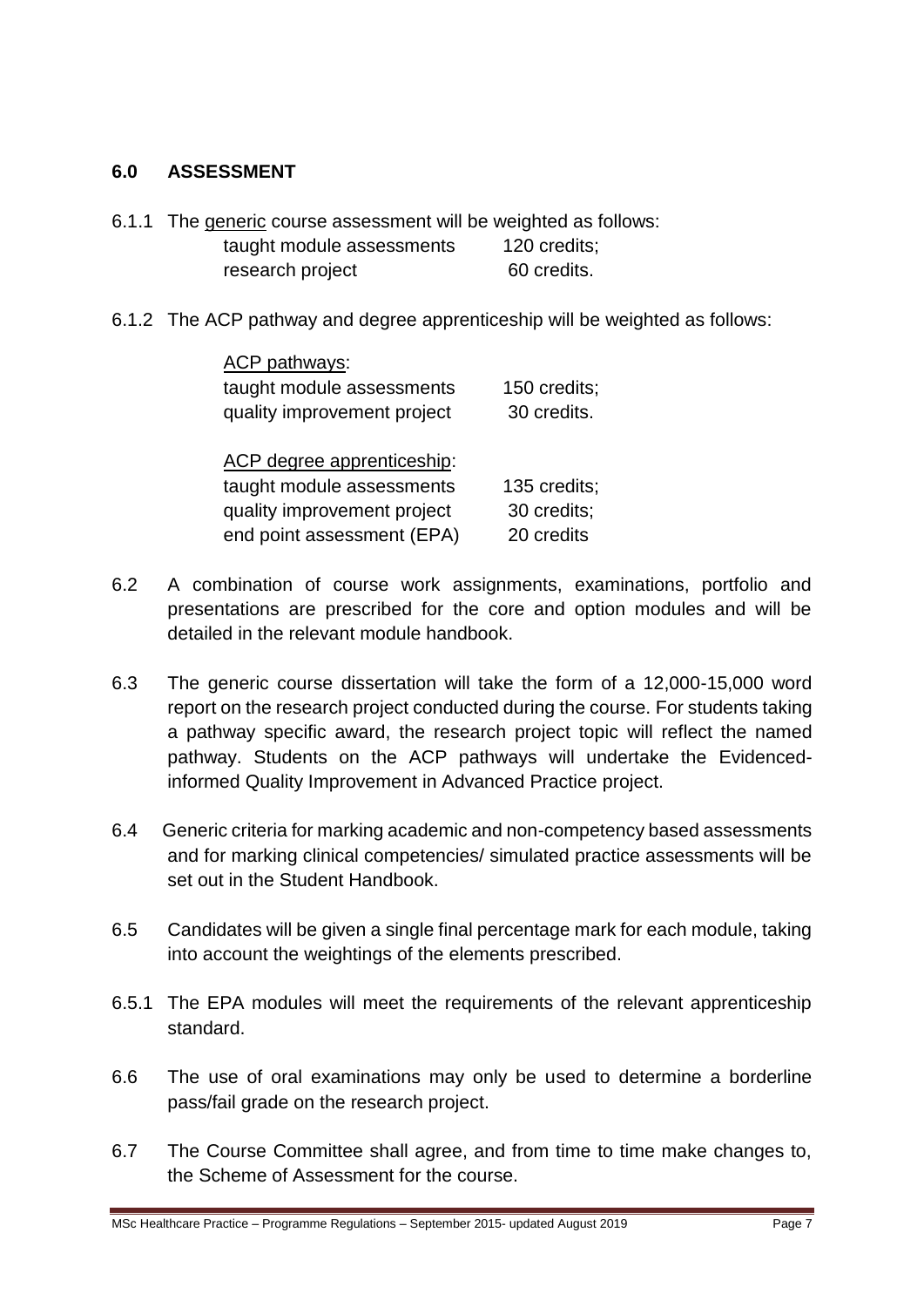- 6.8 Students are required to make a serious attempt at all the assessments specified in the Student Handbook. Course work must be submitted by the deadlines specified in the relevant module handbook unless written permission for an extension is given.
- 6.9 The Board of Examiners will determine whether a student's progress is sufficient to merit the award of credit for each module completed.
- 6.10 The Board of Examiners will determine at the end of the year whether a parttime student's progress in assessments is sufficient to permit progression to the next year of the course. Examiners will determine at the end of the course whether a student's progress is sufficient to merit award of the degree. Examiners will also determine whether students successfully completing module credits, but not completing the whole degree, are eligible for the Postgraduate Diploma or Postgraduate Certificate. Examiners will also determine eligibility for pathway specific awards where candidates have completed relevant option modules.

# **7.0 RE-ENTRY TO ASSESSMENTS**

- 7.1 Students are entitled to two attempts at each assessment.
- 7.2 Students who fail an option module assessment after two attempts may, at the discretion of the Board of Examiners, be permitted to replace the module with an alternative module (see 10.10 *General Regulations)*. A maximum of one option module substitution will be allowed within the PG Cert., PG Dip. or full award. Substitution of compulsory research or specialist modules is not permitted.
- 7.3 Course work assignments must normally be resubmitted within four weeks of receiving an initial fail mark. Marks for resubmitted course work will be limited to a bare pass (50%). Students are required to pass each core module, each specialist compulsory module and sufficient numbers of option modules to complete the course. Students who persistently fail to submit course work by the deadlines specified may have their registration terminated.
- 7.4 Students who fail the dissertation at the first attempt will be permitted to resubmit the dissertation on one occasion at a date determined by the Board of Examiners. Marks for the re-submission of the dissertation will be limited to a bare pass (50%). Students who fail the dissertation at the second attempt will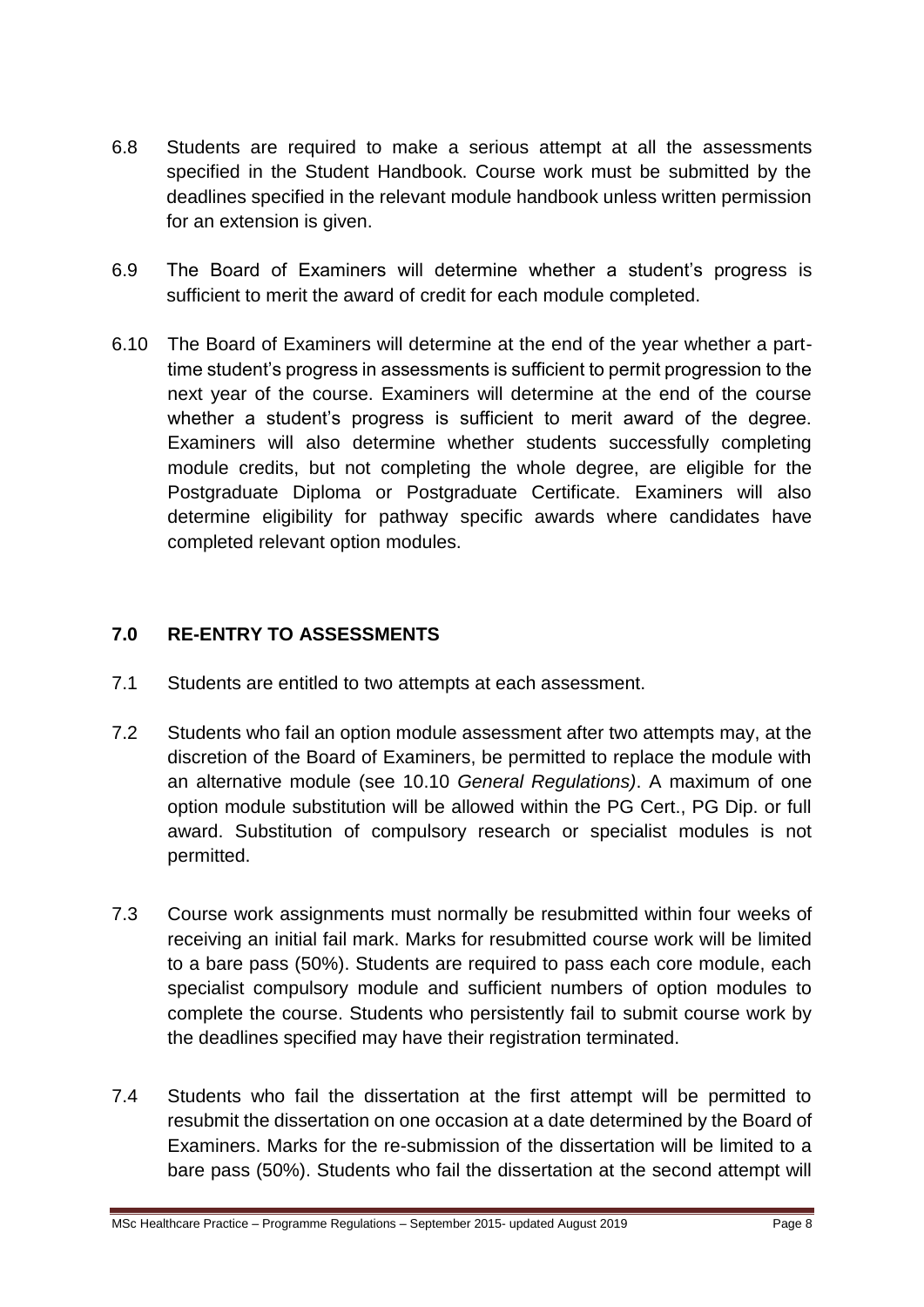fail the M.Sc. but may be awarded a Postgraduate Diploma in Healthcare Practice at the Examiners' discretion if they have successfully completed the taught modules.

### **8.0 AWARDS**

8.1 Candidates for the award of **M.Sc. Healthcare Practice** must obtain a pass in the following modules:

#### **Core modules (75 credits)**

- Research Methods (15 credits)
- Research Project (60 credits)

### **Option modules (105 credits)**

Free choice of option modules

within the maximum registration period specified. The above is inclusive of the RPL allowance.

### 8.1.1 **M.Sc. Advanced Clinical Practice**

The Core ACP modules will normally be completed at level 7. Recognition of prior learning can be considered against any module which may include up to 30 credits at level 6. A minimum of 150 credits must be completed at level 7

Candidates for the award of M.Sc. Advanced Clinical Practice must obtain a pass in the following modules:

#### **Core module (30 credits)**

• Evidence-informed Quality Improvement in Advanced Practice Project (30 credits)

#### **Specialist compulsory core modules (75 credits)**

- Advanced clinical reasoning in health assessment: Lifespan perspectives (30 Credits)
- Advancing Clinical Education and Supervision (15 Credits)
- Improvement and Implementation Science: Principles for Practice (15 Credits)
- Leadership in Advanced Clinical Practice (15 Credits)

#### *PLUS 30 credits of either*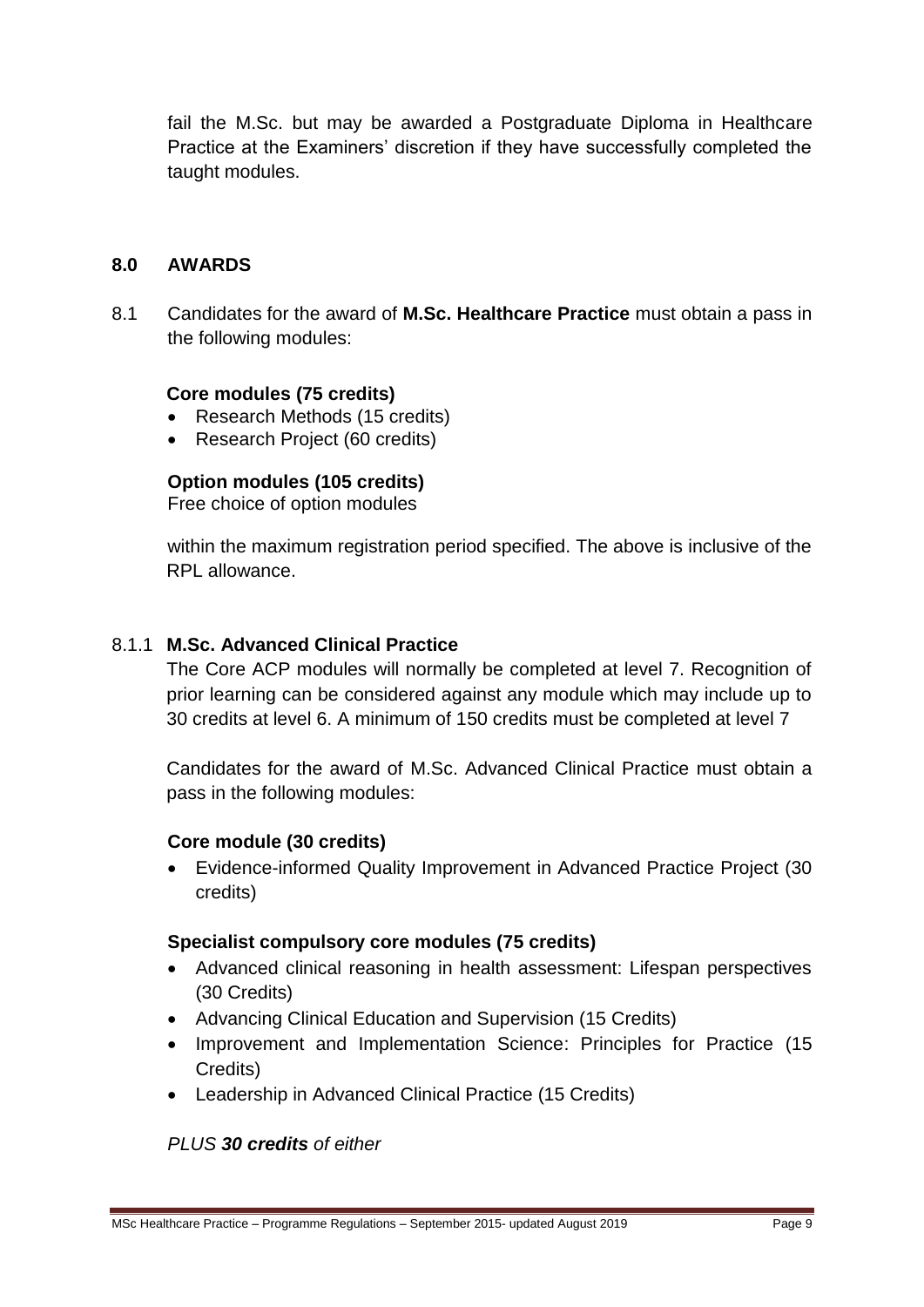- (i) Independent / Supplementary Prescribing (NMC or HCPC) (30 credits) OR
- (ii) Drugs and Patient Group Directions (15 credits) and an option module for the generalist pathway (15 credits)

# **Option modules (45 credits)**

Free choice of option modules.

within the maximum registration period specified. The above is inclusive of the RPL allowance.

# 8.1.2 **MSc Advanced Clinical Practice (Degree Apprenticeship Pathway)**

The Core ACP modules will normally be completed at level 7. Recognition of prior learning can be considered against any module which may include up to 30 credits at level 6. A minimum of 150 credits must be completed at level 7

For the award of MSc Advanced Clinical Practice from St George's University of London and the issue of an Apprenticeship Certificate from the Education and Skills Funding Agency (ESFA), degree apprenticeship candidates must obtain a pass in the following modules:

# **Core modules (50 credits)**

- Evidence-informed Quality Improvement in Advanced Practice Project (30 credits)
- Integrated End Point Assessment (EPA) (20 credits) Apprenticeship standard (surplus of 5 credits)

# **Specialist compulsory core modules (75 credits)**

- Advanced clinical reasoning in health assessment: Lifespan perspectives (30 Credits)
- Advancing Clinical Education and Supervision (15 Credits)
- Improvement and Implementation Science: Principles for Practice (15 Credits)
- Leadership in Advanced Clinical Practice (15 Credits)

# *PLUS 30 credits of either*

- I. Independent / Supplementary Prescribing (NMC or HCPC) (30 credits) OR
- II. Drugs and Patient Group Directions (15 credits) and an option module for the generalist pathway (15 credits)

# **Option modules (30 credits)**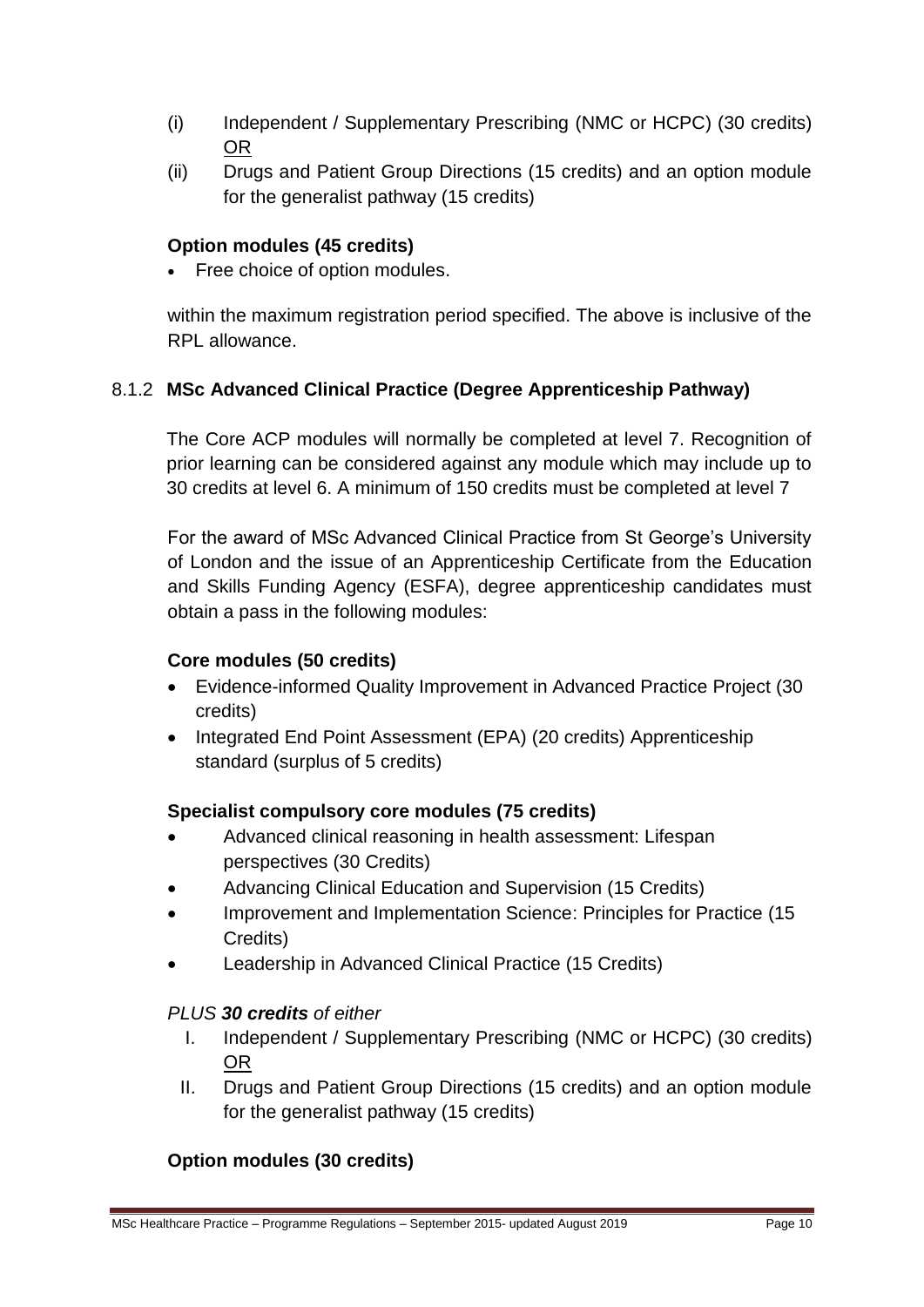• Free choice of option modules

within the maximum registration period specified. The above is inclusive of the RPL allowance.

8.2 Candidates for the award of the Postgraduate Diploma in Healthcare Practice must obtain a pass mark in the following modules:

### **Core modules (15 credits)**

• Research Methods (15 credits)

# **Option modules (105 credits)**

Free choice of option modules

within the maximum registration period specified. The above is inclusive of the RPL allowance.

8.2.1 Candidates for the award of Postgraduate Diploma Advanced Clinical Practice must obtain a pass in the following modules:

### **Specialist compulsory core modules (75 credits)**

- Advanced clinical reasoning in health assessment: Lifespan perspectives (30 Credits)
- Advancing Clinical Education and Supervision (15 Credits)
- Improvement and Implementation Science : Principles for Practice (15 Credits)
- Leadership in Advanced Clinical Practice (15 Credits)

#### *PLUS 30 credits of either*

- I. Independent / Supplementary Prescribing (NMC or HCPC) (30 credits) OR
- II. Drugs and Patient Group Directions (15 credits) and an option module for the generalist pathway (15 credits)

# **Option modules (15 credits)**

• Choice of option modules

within the maximum registration period specified. The above is inclusive of the RPL allowance.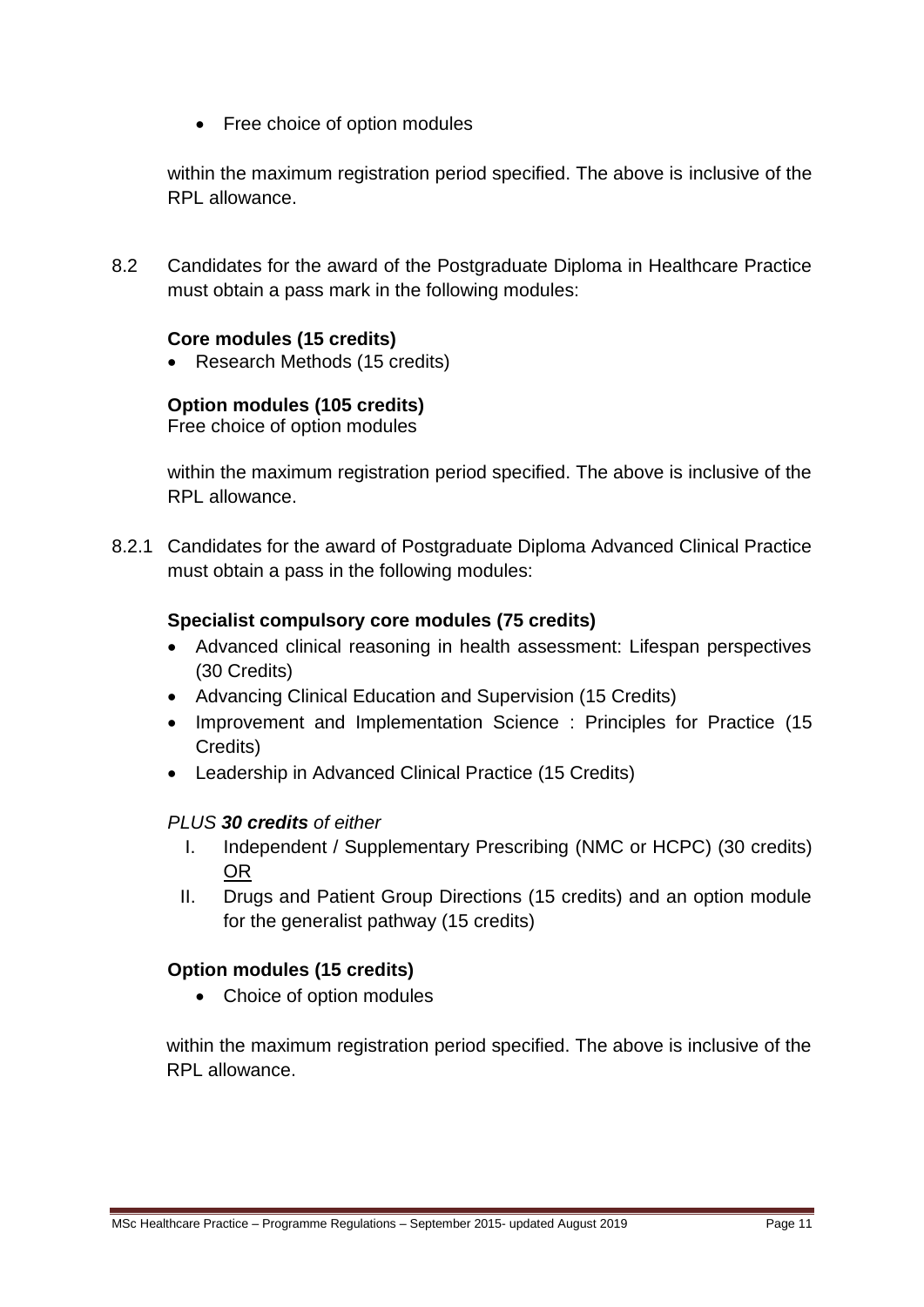- 8.3 Candidates for the award of Postgraduate Certificate in Healthcare Practice must obtain a pass mark in 60 credits of option modules within the maximum registration period specified. This is inclusive of the RPL allowance.
- 8.4 Candidates for the pathway specific awards detailed in 1.4 above must complete the specialist compulsory and option modules specified in the Student Handbook for these awards.

# 8.5 Distinctions and Merits

Criteria for the award of distinctions and merits will be specified in the scheme of assessment. Outright distinctions will be awarded to candidates obtaining >70% in each element of assessment (taught module assessments and dissertation). The award of merit will be given to full MSc candidates obtaining an overall average assessment mark falling in the range 59.5-69.5%. Advanced Standing MSc candidates who have entered the programme with a Postgraduate Diploma totalling 120 credits and are topping up to a full MSc will receive an unclassified award. There is no award of merit for the postgraduate diploma. There is no award of merit or distinction for the postgraduate certificate.

- 8.6 The date of award of the qualification for successful students will be the date of the Board of Examiners' meeting at which their final result is determined.
- 8.6.1 The date of award of the apprenticeship ACP will be the exam board where the successful completion of EPA is determined.

# **9.0 BOARD OF EXAMINERS**

- 9.1 A Board of Examiners shall be appointed annually to serve from 1 October 30 September with membership agreed by the Course Committee and approved by Senate. This membership shall include the Course Director, Chair of the Board (who shall not be the Course Director) and at least three other internal examiners (as defined in General Regulations 8.2.1.) deemed appropriate. At least one external examiner will be appointed each year as a member of the Board. Assessors may be invited to attend the Board where appropriate. The Postgraduate Courses Coordinator or his/her nominee shall act as secretary to the Board.
- 9.2 The Board of Examiners shall have the power to determine all final marks awarded to students, to decide on students' progression within the course, to decide on the award of degrees, diplomas, certificates, merits and distinctions, and to make recommendations concerning changes to the Scheme of